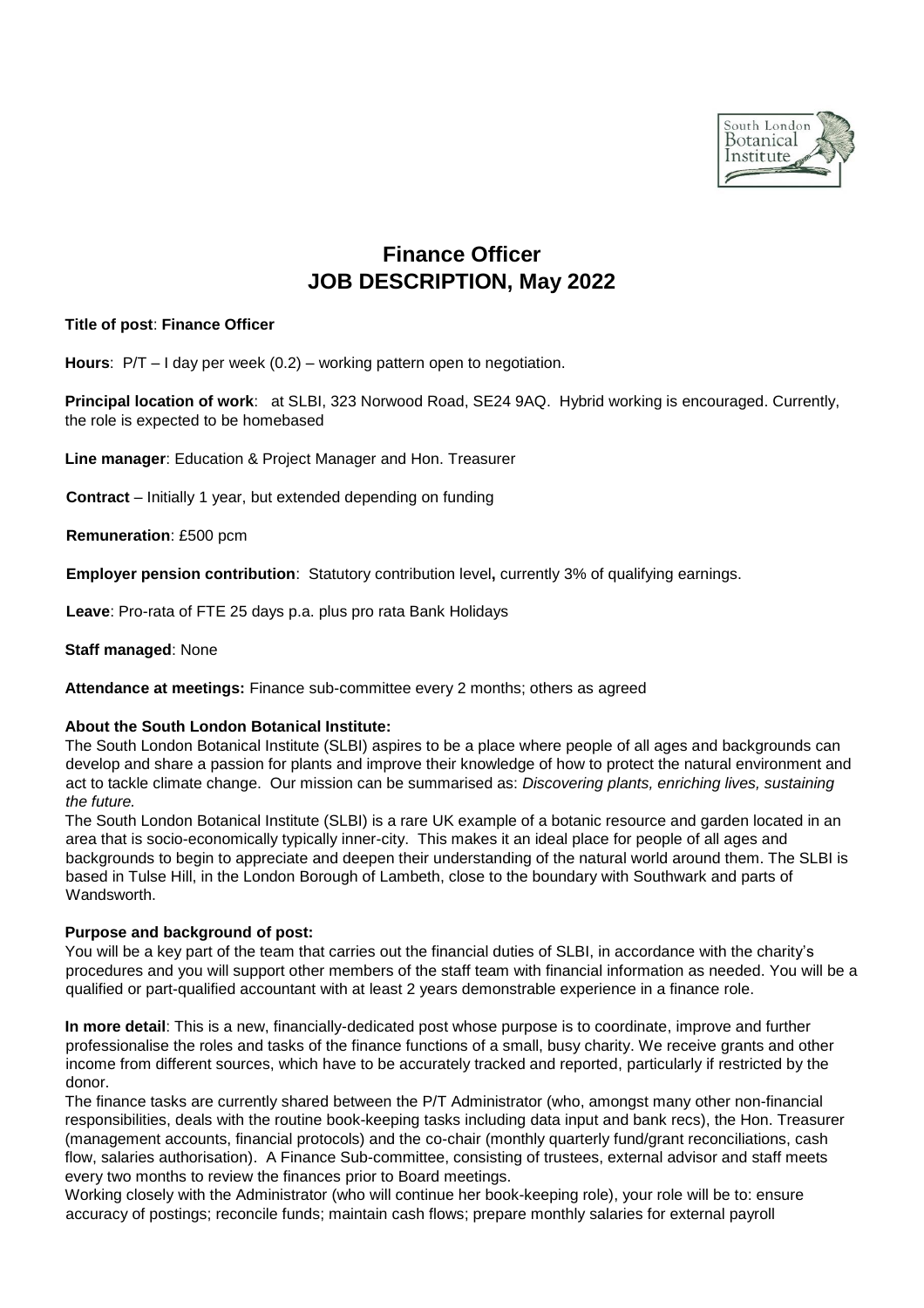processing; and to provide Hon. Treasurer and others with accurate information and reports in order to produce the Management Accounts, make grant applications and make financial projections. You will set up new systems as appropriate. You will not be expected to routinely enter data or make payments, but might be expected to do so in the absence of the Administrator.

You will attend and contribute to the meetings every 2<sup>nd</sup> month of the finance sub-committee, and occasionally other meetings as necessary (e.g. trustee Board, staff)

Other staff members are all part-time and comprise: Education & Project Manager; Education and Outreach Coordinator; Individual Giving, Marketing & Communications Coordinator.

# **Main duties:**

- 1. To help ensure the maintaining of accurate financial records and to investigate records as needed
- 2. Provide advice and guidance on accounting/budgeting for all restricted and designated projects, including creating Excel and other monitoring tools.
- 3. Review all financial transactions for processing for accuracy of coding; ensuring errors amended before quarter's end and Administrator advised of correct accounting for future use e.g. restricted project costs
- 4. Ensure that all journals are authorised and processed according to SLBI regulations
- 5. Input and maintain data on SLBI finance system in absence of Administrator.
- 6. Support the Administrator in processing and allocation to funds of receipts, purchase invoices, credit card accounts, BACS payments, bank reconciliations etc.
- 7. Maintain the Chart of Accounts and ensure that they are relevant to projects and activities with the Charity
- 8. Responsible for preparing cash flow statement on a monthly basis for review by the Hon. Treasurer
- 9. Contribute to the drafting of organisational, project and grant budgets.
- 10. Payroll is external contracted, but you will be responsible for timely processing of salaries, ensuring accurate allocation to appropriate funds and that salaries are authorised for payment by an appropriate trustee.
- 11. Liaising regularly with SLBI's staff, trustees, external accountants and others as required.
- 12. Assist in the production of management information on a monthly or quarterly basis as required
- 13. Assist in monitoring financial KPI's in line with business plan.
- 14. Assist in grant applications and monitoring reporting to the funders. This might require written text as well as financial data.
- 15. Attending and participating in staff meetings, Finance sub-committee and trustee meetings as agreed.
- 16. Other duties as required to enable the SLBI's finance functions to work smoothly and efficiently.

## **PERSON SPECIFICATION**

## **Qualifications required for post:**

• Part or qualified accountant

## **Experience & Skills required for post**:

- At least 2 years' experience of working in a finance function
- Demonstrable familiarity with book-keeping and/or accounting practices
- Demonstrable experience of drafting and implementing budgets
- Experience of working in a similar role in a small, busy, preferably charitable, organisation would be an advantage.